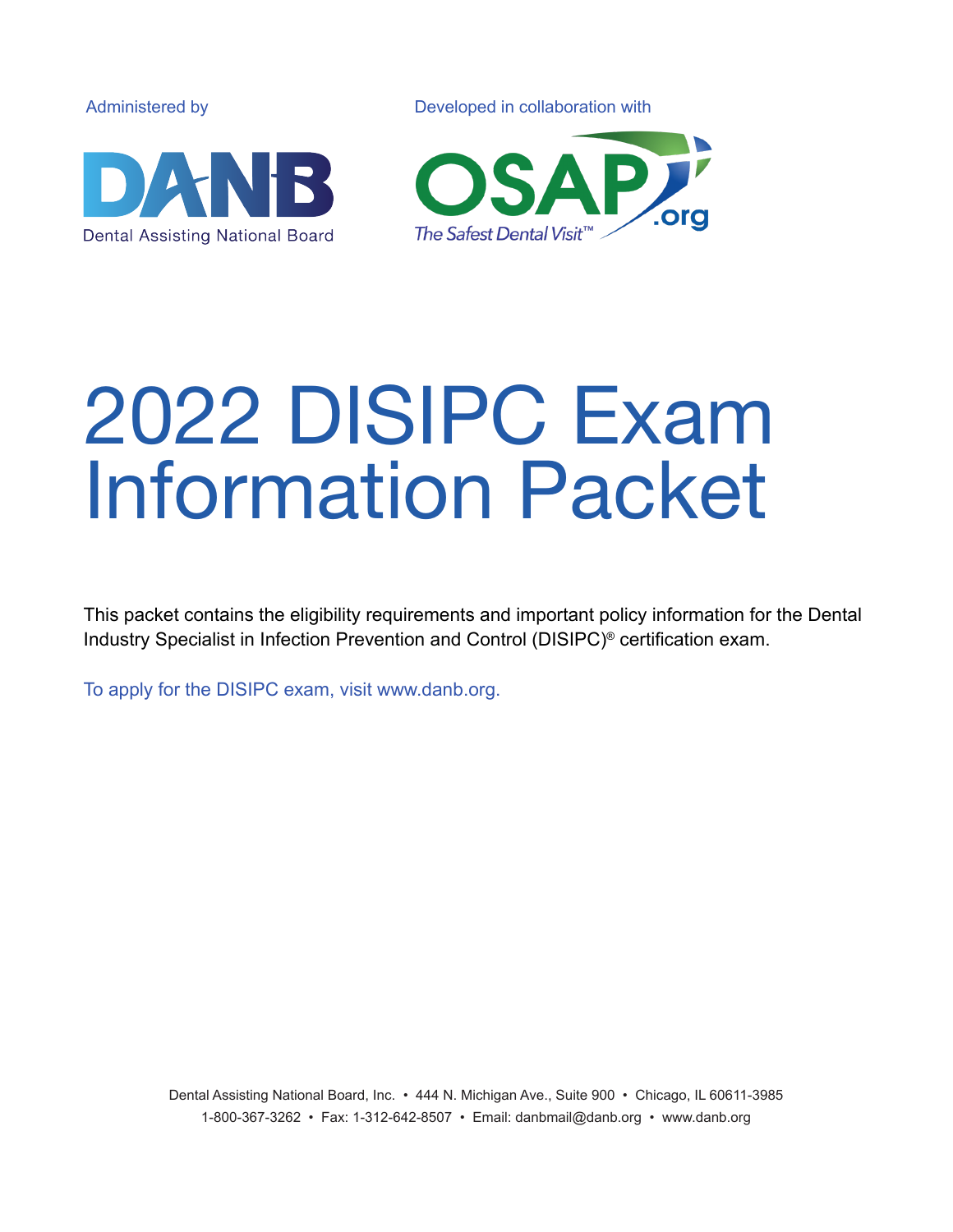## TABLE OF CONTENTS

| Reasonable Accommodations for Candidates        |  |
|-------------------------------------------------|--|
|                                                 |  |
|                                                 |  |
|                                                 |  |
|                                                 |  |
|                                                 |  |
| Cancel a Testing Window for a Partial Refund 11 |  |
|                                                 |  |
| Missed Exam Appointment Due to Emergency 12     |  |

© 2022 Dental Assisting National Board, Inc. The DANB logo is a registered trademark of the Dental Assisting National Board, Inc. (DANB). The OSAP logo is a trademark of the Organization for Safety, Asepsis and Prevention. Dental Industry Specialist in Infection Prevention and Control (DISIPC) is a registered certification mark of DANB. Mark of Dental Assisting Excellence™ is a service mark of DANB. Use of these marks is strictly prohibited, except as provided in the Usage Guidelines for DANB Trademarks, without the express written permission of DANB.



DANB is a member of the Institute for Credentialing Excellence. The National Commission for Certifying Agencies (NCCA), an Institute for Credentialing Excellence commission with responsibility for accrediting certification programs, has evaluated DANB national certification programs (CDA and COA), including DANB component exams (RHS, ICE, GC and OA), and finds that DANB programs meet NCCA's highest standards, thus helping to assure validity, reliability and objectivity in the testing process.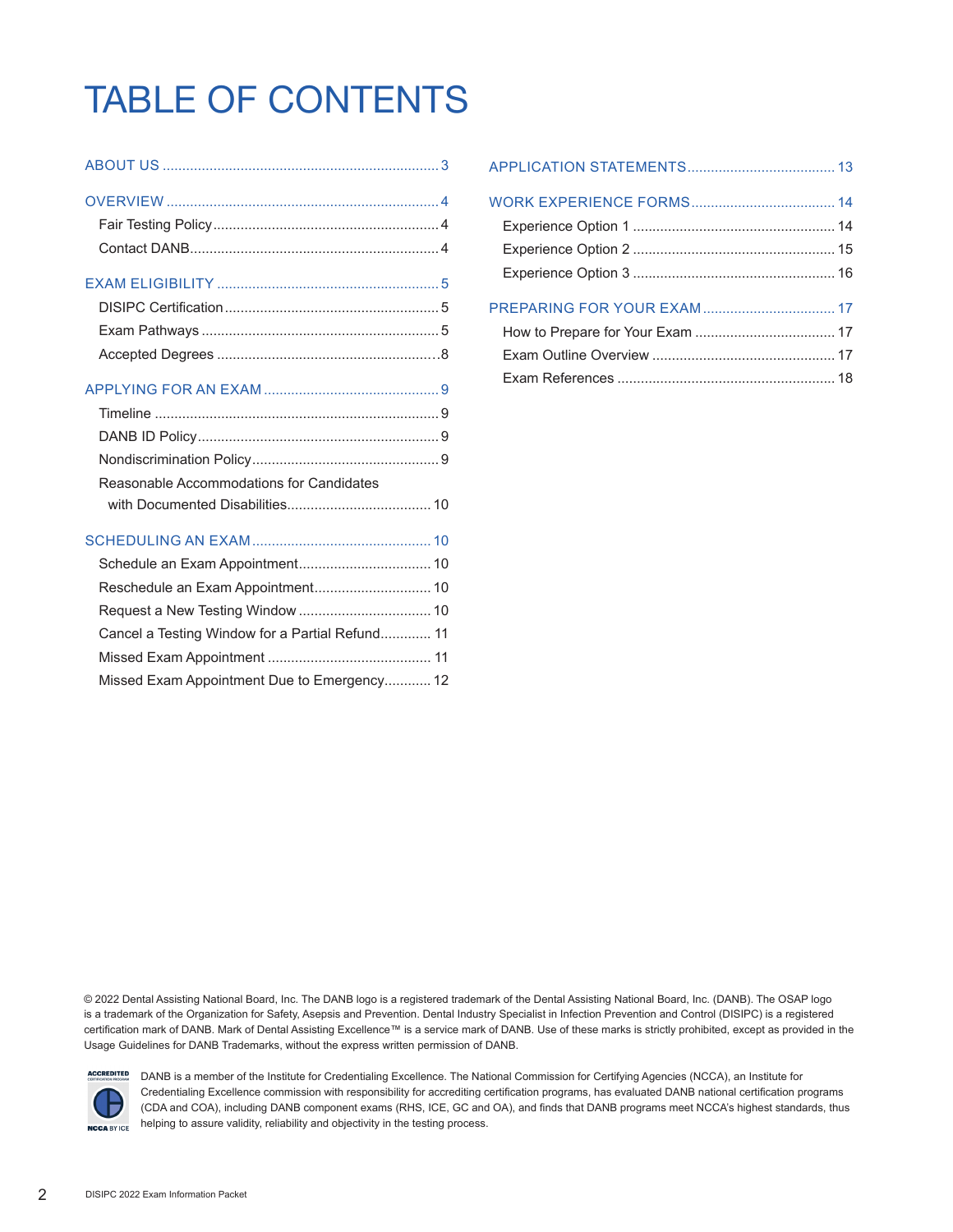#### ABOUT US

### DANB

The Dental Assisting National Board (DANB) is recognized by the American Dental Association (ADA) as the national certification board for dental assistants. DANB's mission is to promote the public good by providing credentialing services to the dental community.

### **OSAP**

The Organization for Safety, Asepsis and Prevention (OSAP) is the only nonprofit membership association for oral healthcare professionals that focuses exclusively on infection prevention and patient and provider safety. OSAP's mission is to be the leading provider of infection prevention and control education, training, and credentialing that supports safe dental visits.

### The DALE Foundation

The Dental Advancement through Learning and Education Foundation (the DALE Foundation) is the official DANB affiliate. The DALE Foundation's mission is to benefit the public by providing quality education and conducting sound research to promote oral health. The DALE Foundation is a nonprofit organization and was founded by DANB in 2010.

### OSAP-DANB-DALE Foundation Collaboration

OSAP, DANB and the DALE Foundation have come together to develop a comprehensive dental infection prevention and control education and certification initiative. To learn more, visit dentalinfectioncontrol.org

### DISIPC Certification

The Dental Industry Specialist in Infection Prevention and Control (DISIPC) is a professional certification that is intended for dental practice managers; sales representatives, customer service personnel, service technicians, and other professionals who work for the companies that manufacture or distribute products, equipment, or services to the dental profession; as well as those without healthcare experience\* who inspect or investigate dental settings for compliance with federal infection prevention and control guidelines and standards on behalf of government, regulatory, accrediting, or public health authorities. See the exam eligibility pathways section for more detail.

\*Healthcare professionals (e.g., D.D.S.; D.M.D; RDH; certified, registered and/or licensed dental assistant; or other professional)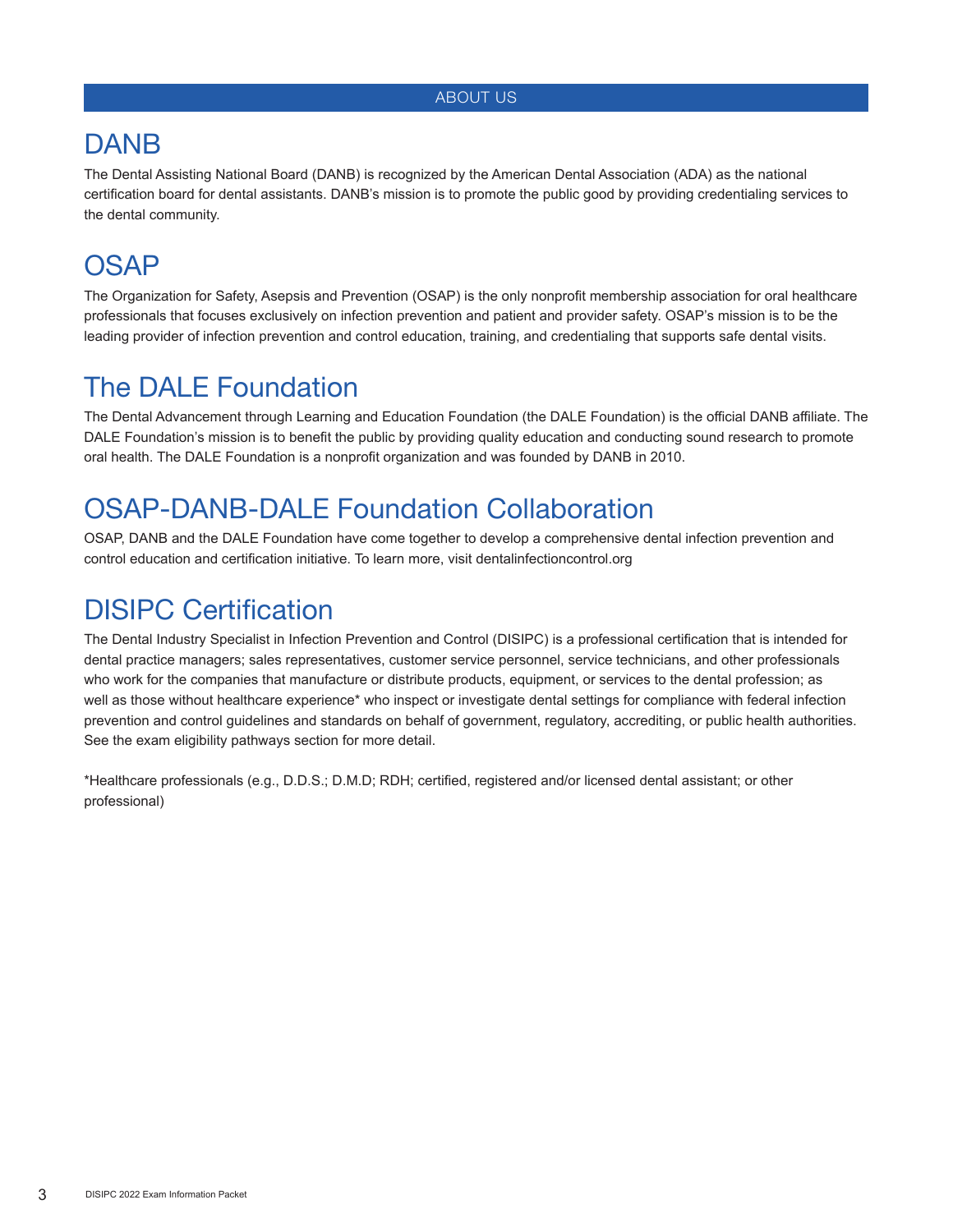### Congratulations on taking the first step toward earning DANB certification!

Earning DANB certification is one of the most importan steps you can take in your career. DANB offers national certification exams, exams and state-specific dental assisting exams. When you earn and maintain DANB certification, you join a group of more than 37,000 — and growing — certified assistants nationwide.

### Candidate Handbook

When applying for an exam, you are responsible for accessing, understanding and complying with policies and procedures in the Candidate Handbook, available at www.danb.org/About-DANB/Forms-Used-on-This-Site.aspx.

### Fair Testing Policy

DANB seeks to ensure a fair and equitable testing experience for all individuals while ensuring the security and reliability of the process.THE CONTENT OF ALL DANB-ADMINISTERED EXAMS IS **STRICTLY CONFIDENTIAL**. To ensure the highest level of security throughout the testing experience, candidates will be monitored at all times by a live, online test proctor and the session will be captured using video/audio recording systems. All incidents of irregular behavior before, during and after the exam will be reported to DANB for further investigation.

In addition, if DANB determines there is reason to believe that a candidate has engaged in cheating or other irregular behavior, or has otherwise violated the security of the exam, the candidate will be subject to disciplinary action by DANB, which may include but is not limited to:

- The Pearson VUE test proctor will immediately terminate the candidate's exam,
- DANB will immediately cease administering ANY of its exams through Live Online Remote Proctoring to ANY candidates, and
- The candidate will be subject to legal and disciplinary action including but not limited to
	- Rescinding of exam results
	- Denial or revocation of exam eligibility, certification or recertification
	- Being prohibited from taking any DANB-administered exams in the future.

*DANB's Disciplinary Policy & Procedures* document is available at www.danb.org.

The following actions are strictly prohibited before, during and/or after the exam:

- Attempting to memorize, distribute, or otherwise misuse an exam, in whole or in part, in any form or by any means, verbal or written, electronic or mechanical, for any purpose, without the prior express written permission of DANB.
- Talking during the exam.
- Giving or receiving assistance, or otherwise engaging or appearing to engage in dishonest or irregular behavior.
- Accessing any study materials such as books and notes, cell/mobile/smart phones, tablets, additional laptops/desktop computers, or other electronic devices.
- Video recording your computer screen and/or taking screenshots/screen captures of any exam content, the exam proctor, or any other test-related information.
- Accessing personal items.
- Accessing any recording device beyond what is needed for online remote proctoring.
- Retaining or attempting to retain exam content or notes on exam content.

Pearson VUE reports all incidents of potential misconduct to DANB. After reviewing a reported incident, DANB will determine whether there is reason to believe that a candidate has engaged in cheating, other irregular behavior, or has otherwise violated the security of the exam, which would require DANB to take disciplinary action.

### Contact DANB

Questions? Contact DANB by phone at 1-800-367-3262, by email at danbmail@danb.org or on the web at www.danb.org.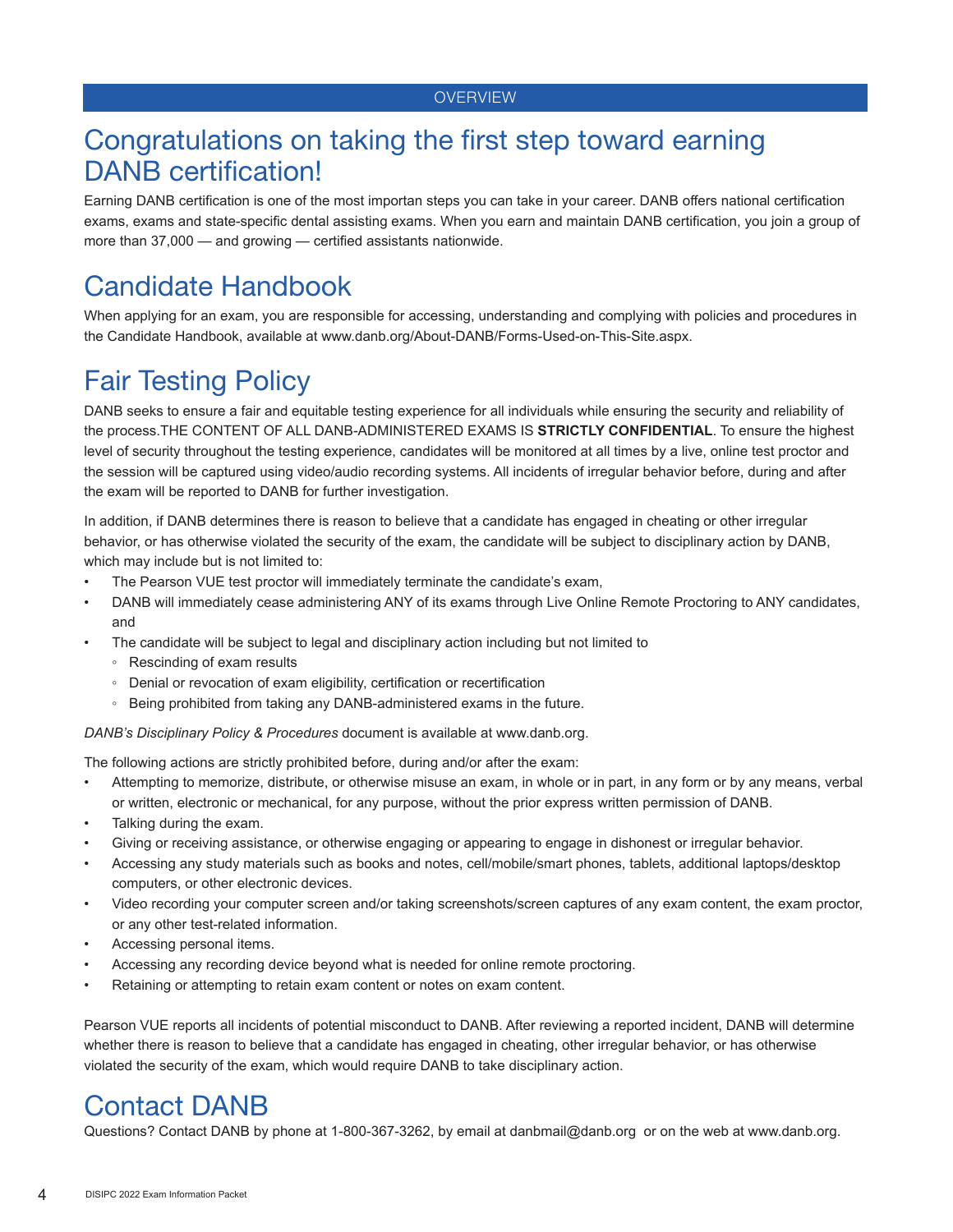#### EXAM ELIGIBILITY

### DISIPC Certification Pathways

To earn the DISIPC certification, you must pass the DISIPC exam.

You must meet the requirements of one Pathway I or Pathway 2 outlined below to qualify to take the DISIPC exam.

### Pathway I

You must meet one of the Education options listed below, **AND** one of the Experience options listed on page 6.

#### **EDUCATION**

Complete the education requirements in steps 1 and 2 below:

#### STEP 1

Hold the OSAP-DALE Foundation Dental Infection Prevention and Control Certificate **Documentation:** None; verification records maintained by DANB

#### STEP 2

Complete **ONE** of education options a-f below:

- a. DALE Foundation's DANB ICE Review course **Documentation:** None; records maintained by the DALE Foundation
- b. From Policy to Practice: OSAP's Guide to the CDC Guidelines **Documentation**: Copy of certificate of completion
- c. OSAP's OSHA & CDC Guidelines: OSAP Interact Training System **Documentation:** Copy of certificate of completion
- d. OSAP Dental Infection Control Boot Camp **Documentation:** Copy of certificate of completion
- e. Graduate from a Commission on Dental Accreditation (CODA)-accredited dental assisting or dental laboratory technology program **Documentation:** Copy of certificate or diploma, or original/official transcript sent to DANB directly by the school
- f. Hold a life sciences, applied life sciences or related professional healthcare degree (i.e., associate, bachelor's, master's or doctorate). See p. 8 for list of accepted degrees. **Documentation:** Copy of diploma or original/official transcript sent to DANB directly by the school

5 DISIPC 2022 Exam Information Packet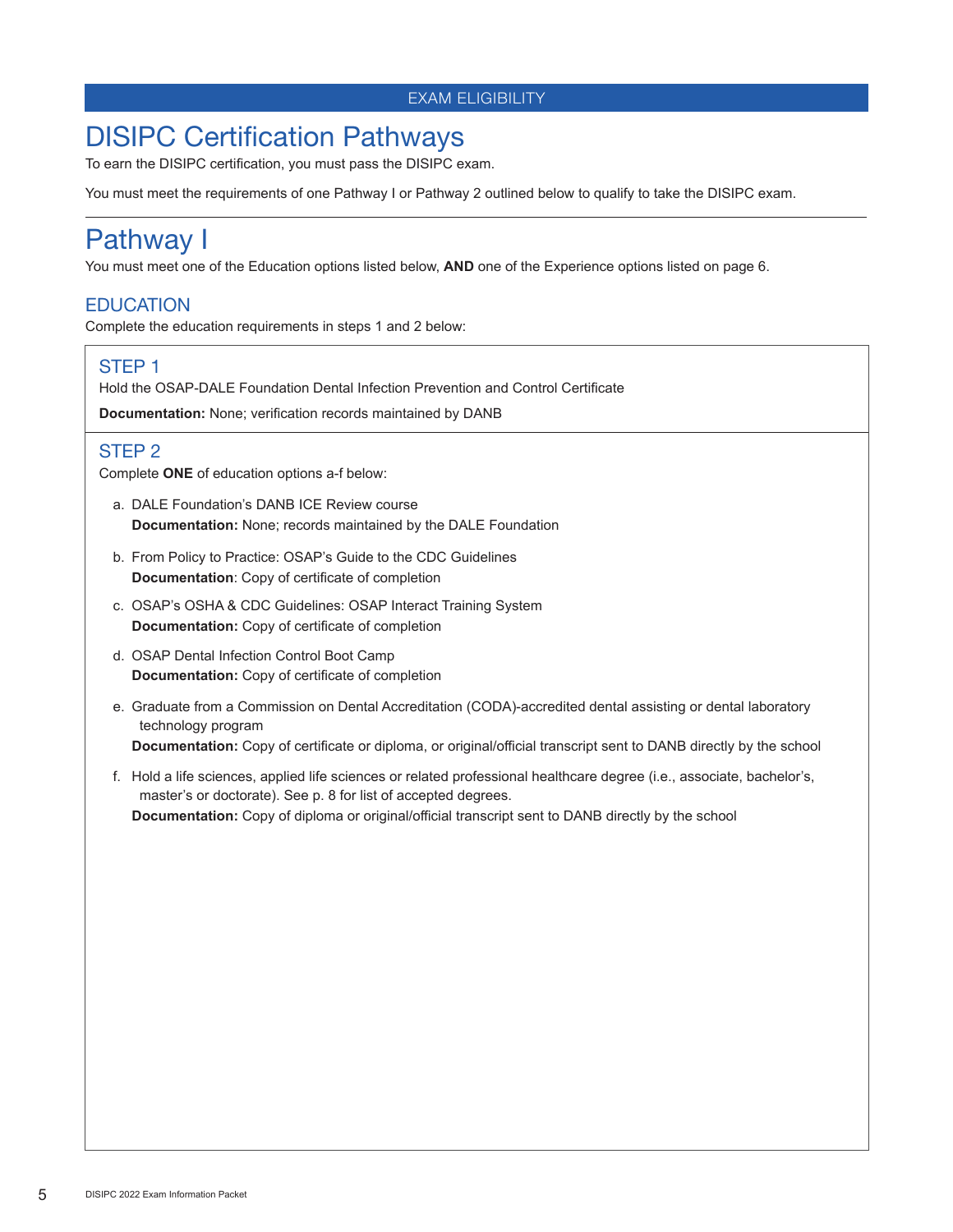#### EXAM ELIGIBILITY

#### **EXPERIENCE**

Complete at least 1,040 hours of work experience through one of the following options that best describes your role. **See Work Experience forms starting on page 14.**

#### OPTION 1

Dental practice manager

**Documentation:** Work Experience Form

#### OPTION 2

Sales representatives, customer service personnel, service technicians and other professionals who work for the companies that manufacture or distribute products, equipment or services to the dental profession who are not healthcare professionals\*

*\*Those who are not healthcare professionals (e.g., D.D.S; D.M.D.; RDH; certified, registered and/or licensed dental assistant; or licensed, registered or certified healthcare professional)*

**Documentation:** Work Experience Form

#### OPTION 3

Those who are not healthcare professionals\* who Investigate or inspect dental settings for compliance with federal infection prevention and control guidelines and standards on behalf of government, regulatory, accrediting or public health authorities

*\*Those who are not healthcare professionals (e.g., D.D.S; D.M.D.; RDH; certified, registered and/or licensed dental assistant; or licensed, registered or certified healthcare professional)*

**Documentation**: Work Experience Form

### Pathway II

Hold the Certified in Dental Infection Prevention and Control (CDIPC) certification

**Documentation:** None; records maintained by DANB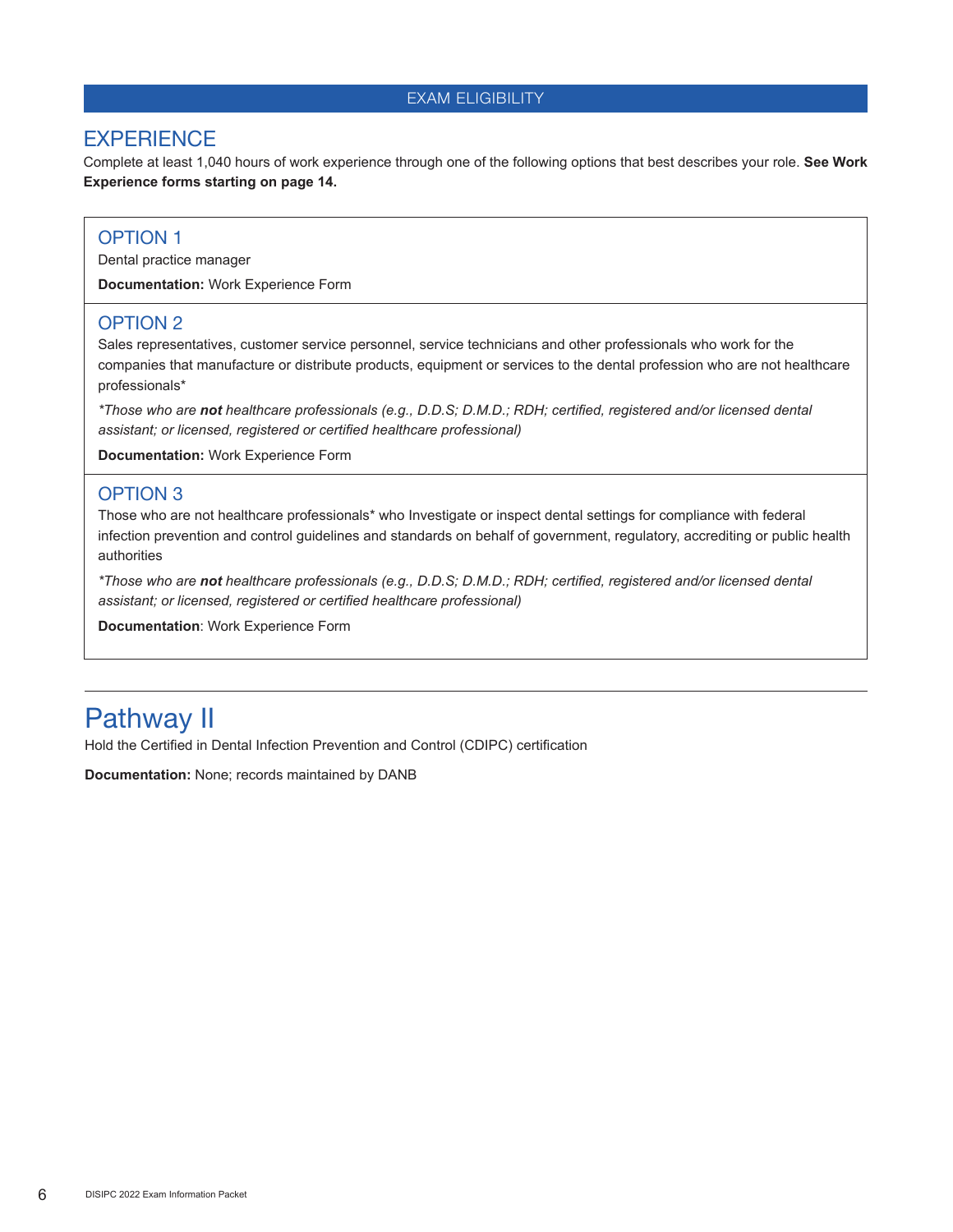#### EXAM ELIGIBILITY

### Accepted Degrees for DISIPC Eligibility Pathways

The following majors are accepted for the life sciences, applied life sciences, or related professional healthcare degrees (i.e., associate, bachelor's, master's or doctorate). The degree must be from an educational institution accredited by an agency recognized by the U.S. Department of Education (or similar federal agency in another country). If you don't find your healthcare, life sciences or applied life sciences degree on this list, please contact DANB at danbmail@danb.org.

#### ORAL HEALTHCARE DEGREES

- Dental
- Dental hygiene
- Dental assisting\*
- Community Dental Health Coordinator
- Dental therapist (and other state- or federal agency- specific mid-level provider titles)
	- *\* Must be an associate degree or higher*

#### OTHER PROFESSIONAL HEALTHCARE DEGREES

- Medicine
- Nursing
- Physical therapy
- Physician assistant

#### LIFE SCIENCES OR APPLIED LIFE SCIENCES DEGREES

- Anatomy
- Biochemistry
- Biological anthropology
- Biology
- Botany
- Cell biology
- Developmental biology
- Ecology
- Environmental health
- Epidemiology
- Food science
- Genetics
- Genomics
- Histology
- Immunotherapy
- Immunology
- Microbiology
- Molecular biology
- Neuroscience
- Pharmacology
- Physiology
- Population biology
- Toxicology
- Zoology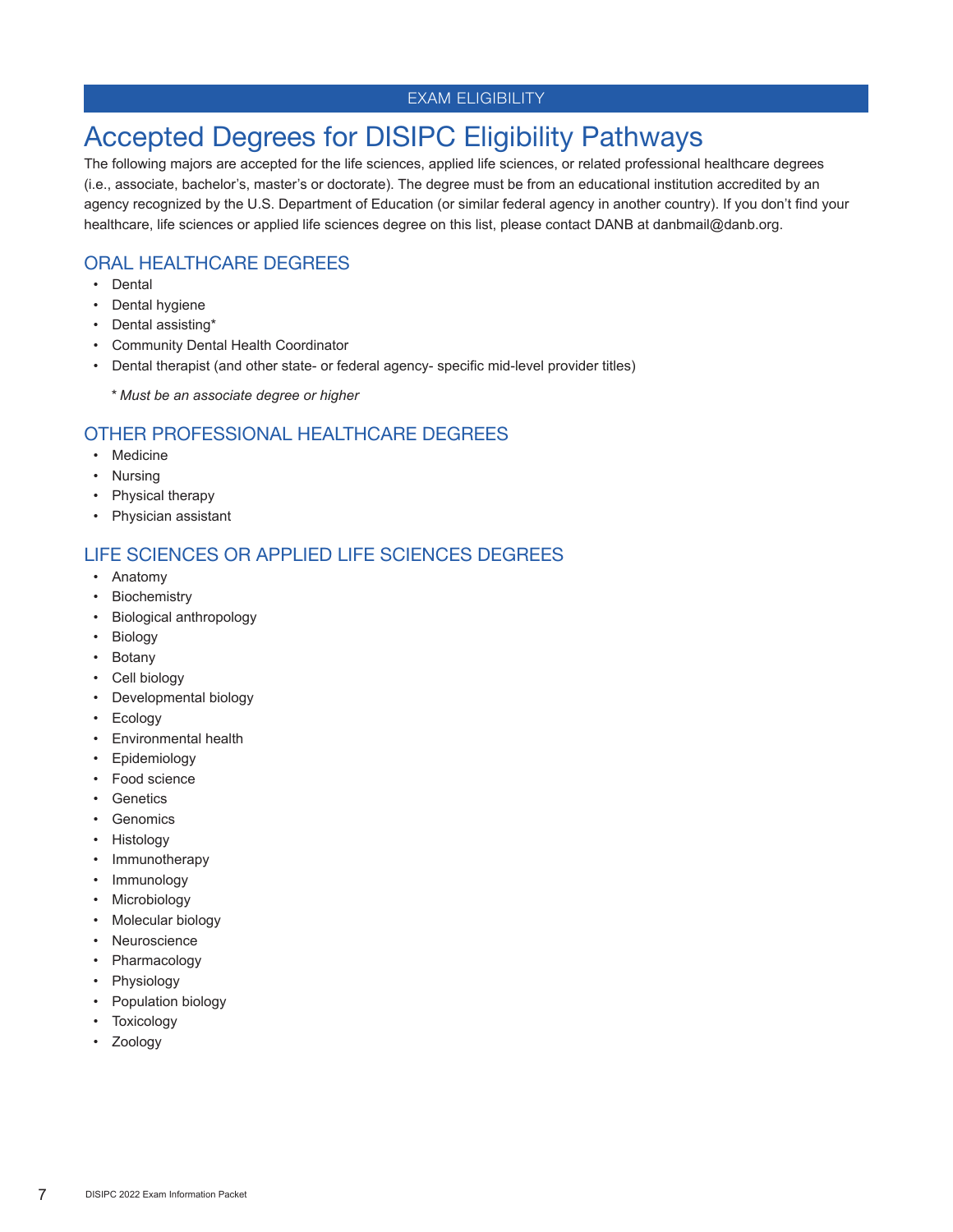#### APPLYING FOR AN EXAM

#### **Timeline**

Overview of exam timeline once DANB receives your application and payment.

| <b>Application processing</b><br>within 4 weeks          | Apply online at www.danb.org. DANB reviews your application and documentation within<br>four weeks.                                                                                                                     |
|----------------------------------------------------------|-------------------------------------------------------------------------------------------------------------------------------------------------------------------------------------------------------------------------|
| <b>Testing window</b><br>60 days                         | Upon application approval, you will be emailed a link to schedule an exam appointment.<br>This link is also available in your DANB account. You have a 60-day testing window in<br>which to schedule and take the exam. |
| <b>Preliminary exam results</b><br>available on exam day | You will receive preliminary results after completing your exam.                                                                                                                                                        |
| <b>Official exam results</b><br>4 weeks from exam date   | Exam results and any earned certificates will be available online in your DANB account.                                                                                                                                 |

### DANB ID Policy

When taking an exam, the candidate must present one form of identification (ID) at their exam appointment.

The candidate's ID must be:

- Currently valid, non-expired Government-issued
- 
- Photo-bearing  **Signature-bearing**
- In roman (not italic) characters The exact name as listed in their online DANB account
	-

**The printed name on the ID must match the name as it appears in DANB's database.** Differences due to marital status changes without supplemental documentation are not allowed. The middle name is not required and does not need to be spelled out, but, if used, the first letter of the middle name must match the spelled-out name.

If the name in the candidate's online DANB account and ID do not match, the candidate must submit the *Name Change Request* form, available online in their DANB account or at www.danb.org/About-DANB/Forms-Used-on-This-Site.aspx, with acceptable documentation at least two full business days prior to the exam appointment.

Acceptable forms of identification include:

- U.S. driver's license A U.S. government-issued permanent resident card (commonly known
- 
- 
- 
- Valid passport as the green card, formerly known as the alien registration card)
- Military ID card **Any other U.S. government-issued ID card bearing the candidate's** • U.S. ID card/State ID photograph and signature
	- Student ID, if a minor

Minors who are under the age of 18 are permitted to present a valid student ID as a form of identification, for either in-person testing or online proctored exams. In addition, for exams administered through online proctoring, the candidate's guardian must also present a valid ID and provide verbal consent during the check-in process.

The candidate will not be allowed to take the exam if the name on the ID does not match the registered name exactly, and the candidate would need to reapply. See the Missed Exam Appointment section for details.

### Nondiscrimination Policy

DANB does not discriminate in application, exam or certification activities on the basis of age, sex, gender identity, marital status, race, color, religion, national origin, sexual orientation or disability.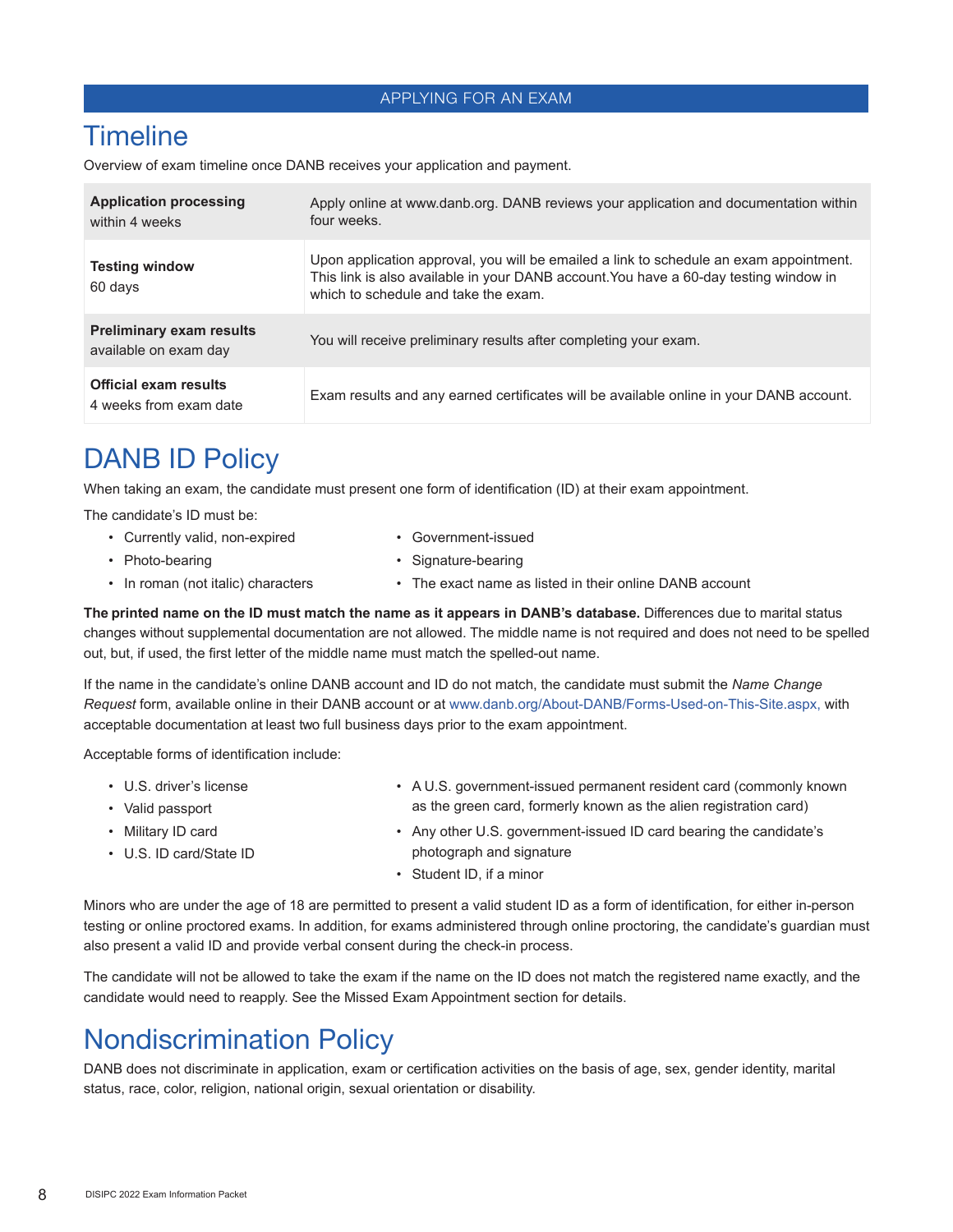### Reasonable Accommodations for Candidates with Documented Disabilities

#### If you require accommodations to test:

- 1. Access your online DANB account and submit the request for accommodations and documentation with your exam application. Please download the Reasonable Accommodations form located here for information on required documentation: www.danb.org/Home/About-DANB/Forms-Used-on-This-Site.aspx.
- 2. If accommodations are approved, you will receive an email with a link to schedule your exam appointment within your 60 day testing window (also available in your online DANB account).

### Schedule an Exam Appointment

Once your application is approved, you will receive a notification from DANB by email that provides a link to schedule your exam at a test center. You will have 60 days from the date your application is approved to schedule and take your exam.

You should schedule the exam appointment as soon as you receive an email from DANB, as appointments may be limited. Instructions are provided by email and within your online DANB account to schedule the exam appointment. Specific in-person test center locations, dates or times cannot be guaranteed; changes to in-person test center locations and/or hours may occur without notice.

### Reschedule an Exam Appointment

To reschedule an exam appointment within the 60-day testing window, log into your account at www.danb.org. Click the link to your exam under Applications in Process, and follow the prompts to "Schedule" your exam. You will be redirected to your Pearson VUE dashboard. Select your exam and click "Reschedule" appointment on the right-hand side of your Authorization Details page. Once your appointment is rescheduled, you will receive an email confirmation from Pearson VUE. You may reschedule up to 24 hours before the scheduled appointment if you are taking an in-person exam, and up until the time of your appointment if you are taking an online proctored exam. Only the candidate may reschedule an exam appointment.

### Request a New Testing Window

Candidates who do not schedule their exam within the original 60-day testing window may submit a request for a new testing window one time only, up to 60 days after their original window ends.

To request a new testing window, you must complete the following steps:

- 1. Access your exam application within your online DANB account and click on the name of the exam to be rescheduled, **AND**
- 2. If you have an existing exam appointment, you must cancel the appointment at least 24 hours before the scheduled exam start time if you are taking an in-person exam, and up until the time of your appointment if you are taking an online proctored exam. To cancel the appointment:
	- a. Within your online exam application, follow the prompts to "Schedule" your exam. You will be redirected to the Pearson VUE dashboard.
	- b. Select your exam and click "Cancel" appointment on the right-hand side of your Authorization Details page. Once your appointment is canceled, you will receive an email confirmation from Pearson VUE,

**AND**

3. In your exam application on the DANB website, select the menu item on the left-hand side that says "Additional Options." Select "Request New Testing window," and follow the prompts to request a new window and submit payment. Submit a request and fee for a new 60-day testing window (the new testing window will start immediately upon successful submission of the request) within 60 days after the end of the original testing window.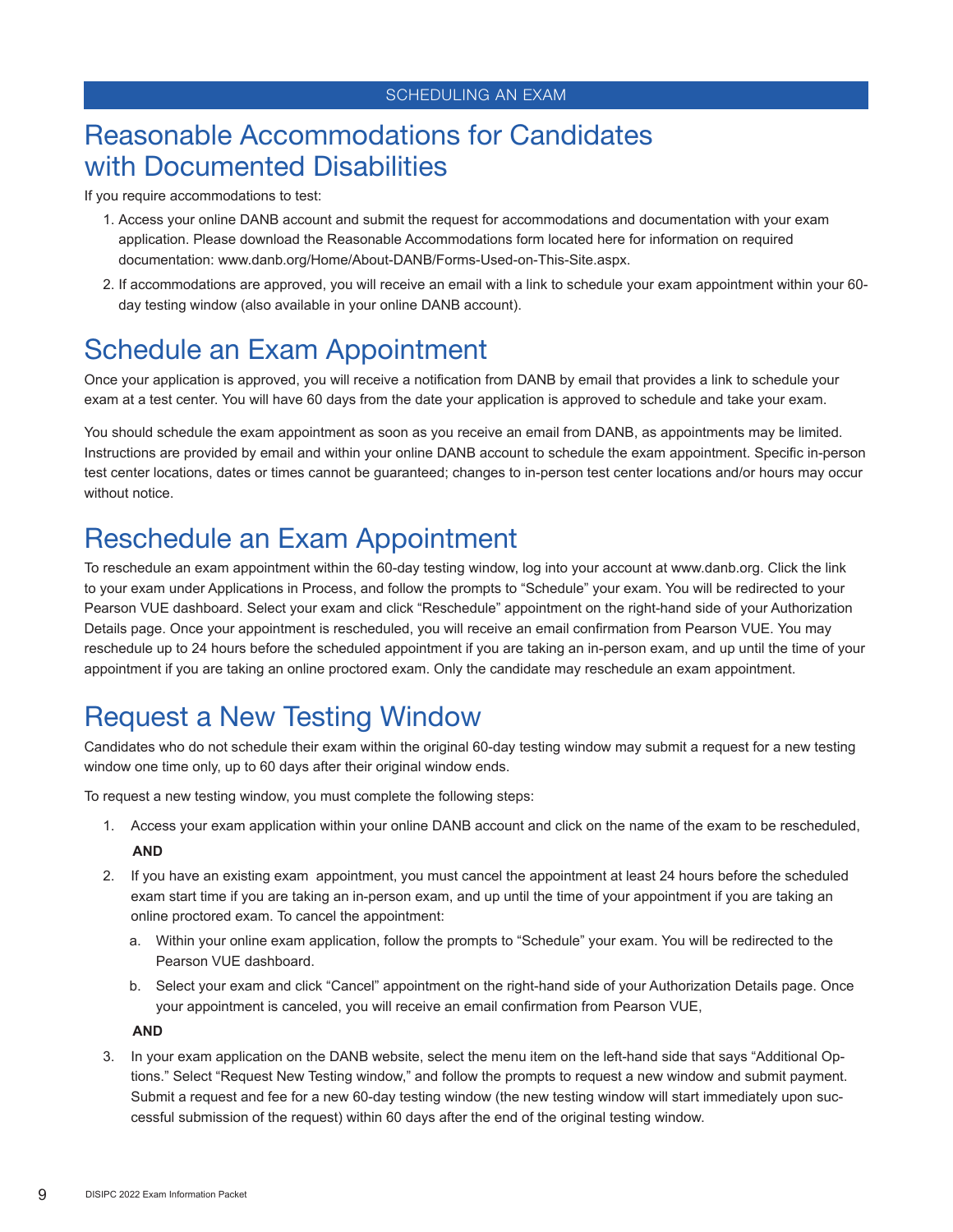SCHEDULING AN EXAM

Failure to cancel an exam appointment will result in forfeiture of the full exam fee, and the application is null and void. You may request a new testing window only one time. After the first request for a new testing window, a current exam application with any required documentation and full fees must be submitted.

### Cancel a Testing Window for a Partial Refund

If you do not wish to take the DANB exam for which you applied and would like to request a partial refund, you must complete the following steps before the end of your 60-day testing window:

1. Access your online DANB account and click on the name of the exam to be canceled,

#### **AND**

- 2. If you have an existing exam appointment, you must cancel the appointment at least 24 hours before the scheduled exam start time if you are taking an in-person exam, and up until the time of your appointment if you are taking an online proctored exam. To cancel the appointment:
	- a. Within your online exam application, follow the prompts to "Schedule" your exam. You will be redirected to the Pearson VUE dashboard.
	- b. Select your exam and click "Cancel" appointment on the right-hand side of your Authorization Details page. Once your appointment is canceled, you will receive an email confirmation from Pearson VUE,

#### **AND**

3. In your exam application on the DANB website, select the menu item on the left-hand side that says "Additional Options." Select "Cancel Testing Window and Request Partial Refund," and follow the prompts to submit your request. Submit a request to cancel the testing window before the end of the 60-day testing window.

If you received a new testing window for an exam for any reason, including an emergency, you will not be eligible for a partial refund.

Once approved, DANB will issue a refund minus the \$75 processing fee and \$40 cancellation fee within 30 days (\$115 total retained by DANB). Visit www.danb.org/About-DANB/Forms-Used-on-This-Site.aspx for the Cancel a Testing Window form. All refunds will be issued to the payer.

### Missed Exam Appointment

If you arrive more than 15 minutes after an exam appointment start time, you will be accommodated at the discretion of the test center administrator. If the administrator is unable to accommodate you, or if you do not take a scheduled exam because you missed the appointment (for any reason except a valid emergency) or you were denied entry, you may reapply for the exam at a reduced fee. You may only reapply at a reduced fee if you have not already requested a new testing window (due to an emergency or otherwise).

To request a new testing window due to a missed exam appointment, you must complete the following steps:

- 1. Access your exam application within your online DANB account and click on the name of the missed exam, AND
- 2. Submit a request and reduced fee for a new 60-day testing window within 60 days of the missed appointment date. The new testing window will start immediately upon successful submission of the request.

You will not be able to request a new testing window until your exam has been scored as Missed. Therefore you may need to wait up to one week after your missed appointment to submit the request online.

If you do not submit the request within 60 days from your missed appointment, you must reapply for the exam with a new application, any required documentation and the full fee.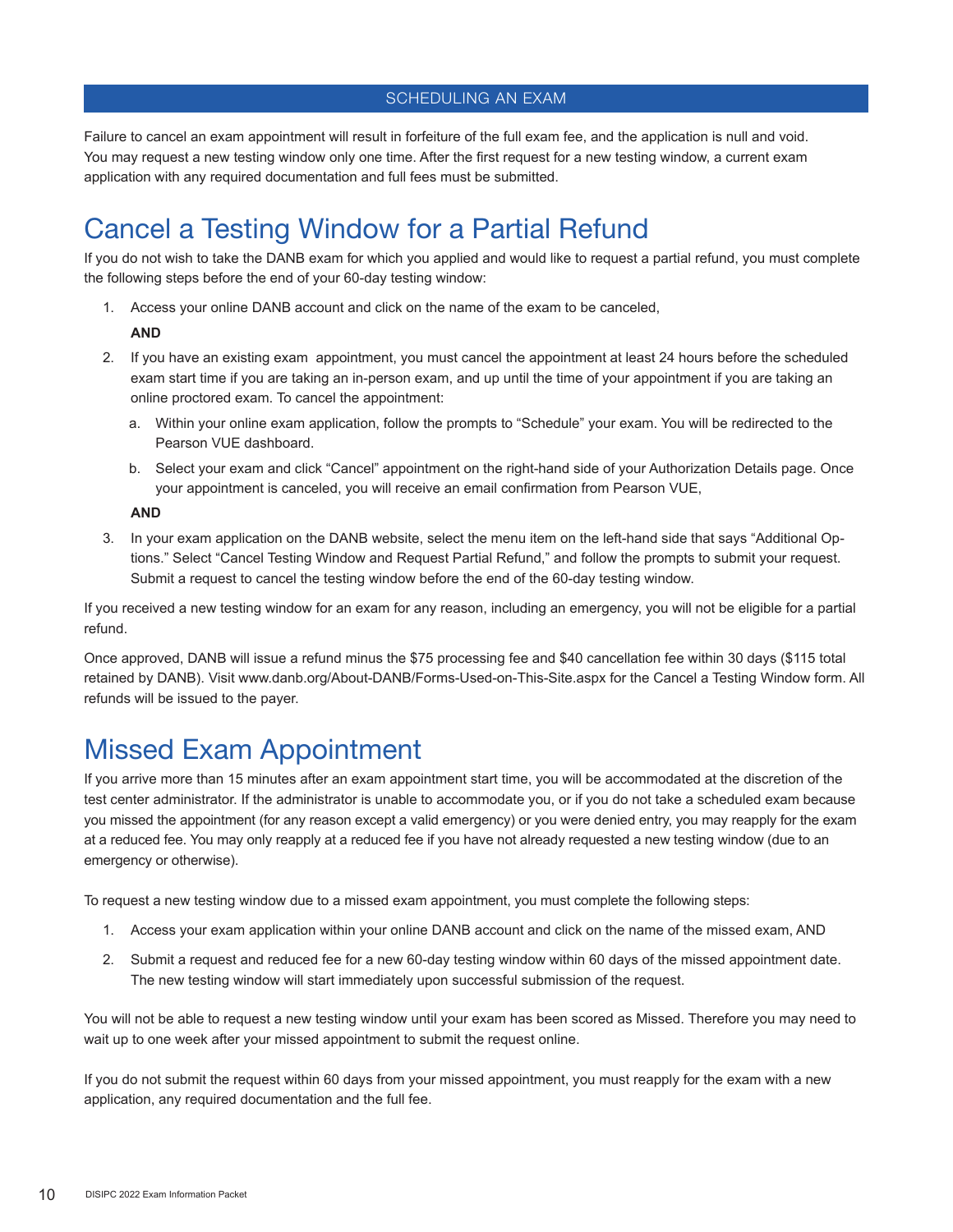#### SCHEDULING AN EXAM

If another appointment is missed (for any reason except a valid emergency) or the exam is not taken within the new testing window, a current exam application with full fee must be submitted; you may only request a new testing window due to a missed exam appointment one time.

### Missed Exam Appointment Due to Emergency

If you miss your exam appointment due to a documented, DANB-accepted emergency:

- 1. Access your exam application within your online DANB account and click on the name of the missed exam, AND
- 2. Submit a request and documentation for a new 60-day testing window (the new testing window will start immediately upon approval of the request) within 60 days of the missed appointment date

Once your request has been reviewed, you will receive an automated email within 3-5 business days. Approved requests will receive a new 60-day testing window at no additional fee.

If the emergency request is denied, you will receive an email with instructions on how to reschedule your testing window at a reduced rate (only available up to 60 days after the missed exam appointment and only available if you did not already request a new testing window at a reduced rate or due to an emergency).

Call 1-800-367-3262 with any questions about what constitutes an emergency and appropriate supporting documentation.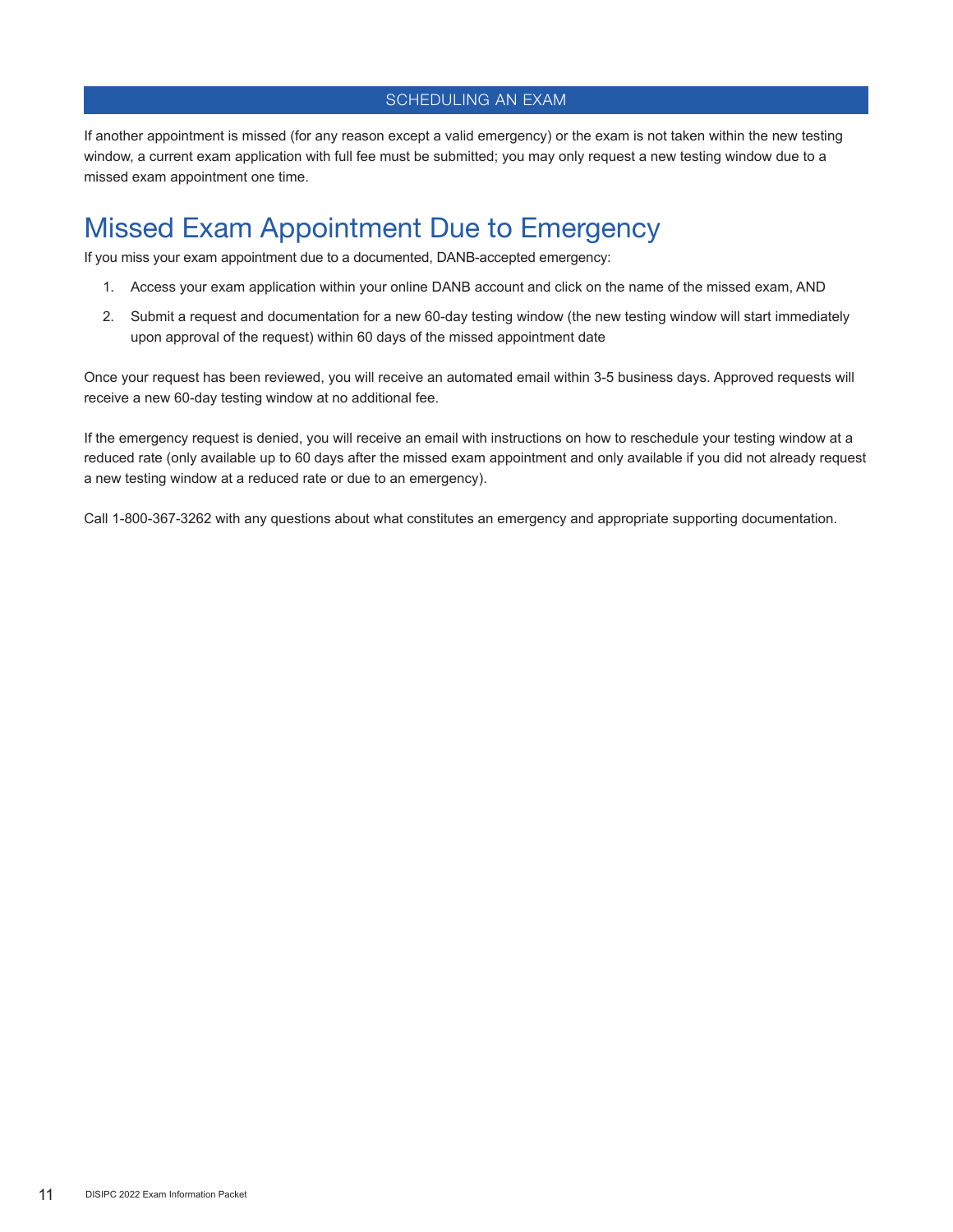#### APPLICATION STATEMENTS

### Application Statements

Please read the following Application Statements carefully. The Application Statements apply to all OSAP-DANB national exam, certificate and certification renewal applications. The candidate's signature on the application indicates understanding and agreement to be legally bound by these statements.

- 1. I hereby apply to the Dental Assisting National Board, Inc. (DANB) for examination and certification by DANB, in accordance with and subject to the procedures and regulations of DANB. Under penalty of perjury, I declare that the information provided on my application is true. I have read and agree to the requirements and conditions set forth in the application packet and Candidate Handbook for OSAP-DANB exams and certification programs. These materials address eligibility for and the administration of certification exams, the certification process, and related policies, including but not limited to the OSAP-DANB-DALE Foundation Code of Professional Conduct and the DANB Code of Professional Conduct. I agree to disqualification from the exam, to denial of certification, and to forfeiture and return to DANB of any certificate granted me by DANB, in the event that any of the answers or statements made by me in this application are false, or in the event that I violate any OSAP-DANB rules or regulations. I authorize DANB to make whatever inquiries and investigations it deems necessary to verify my credentials or professional standing..
- 2. I hereby release OSAP, DANB, and their respective directors, officers, examiners and agents from any and all liability arising out of or in connection with any action or omission by any of them in connection with this application, the certification process, any exam given by DANB, any scoring relating thereto, the failure to issue me a certificate, or any demand for forfeiture or return of such certificate, and I agree to indemnify DANB and said persons and hold them harmless from any lawsuit, complaint, claim, loss, damage, cost or expense, including attorneys' fees, arising out of or in connection with said certification activities. I UNDERSTAND THAT THE DECISION AS TO WHETHER I QUALIFY FOR A NATIONAL CERTIFICATION RESTS SOLELY AND EXCLUSIVELY WITH DANB AND THAT THE DECISION OF DANB IS FINAL. Notwithstanding the above, should I file suit against DANB, I agree that any such action shall be governed by and construed under the laws of the State of Illinois without regard to conflicts of law. I further agree that any such action shall be brought in the Circuit Court of Cook County in the State of Illinois, or the United States District Court for the Northern District of Illinois; I consent to the jurisdiction of such state and federal courts; and I agree that the venue of such courts is proper. I further agree that should I not prevail in any such action, DANB shall be entitled to all costs, including reasonable attorneys' fees, incurred in connection with the litigation
- 3. I understand that except as provided below, this application and any information or material received or generated by DANB in connection with this application or the exam process will be kept confidential and will not be released unless I have authorized such release or the release is required by law. I understand that DANB will verify receipt of any DANB exam application and the date received, on request. I further understand and agree that DANB may also provide verification to anyone by phone, by mail or on DANB's website regarding whether I hold any OSAP-DANB certification, any DANB certifications, any DANB certificates of knowledge-based competence, and any state-specific certificates administered by DANB on behalf of a state regulatory body. Phone and mail verification will be provided to anyone upon request and will consist of oral or written confirmation of whether I hold any of the DANB-administered credentials listed above and the effective dates for each credential. Online verification through DANB's website may consist of online display of my name, the DANB-administered credentials I hold and dates earned, current OSAP-DANB or DANB certification status, and my city and state of residence. My full address will not be posted online by DANB. I further understand and agree that DANB may, from time to time, provide my name, address and phone number to third parties (including but not limited to official DANB affiliates, potential employers; dental conference sponsors; federal, national or state organizations; or legislative committees or task forces proposing or informing stakeholders of legislation). I further understand that this consent will remain in effect unless and until I submit a written request to have this information omitted from release. I understand that if I do not want DANB to display my city and state of residence as part of the online verification process, then I must submit a written request for omission of this information to the following address: DANB Communications Department, 444 N. Michigan Ave., Suite 900, Chicago, IL 60611. (I understand that my name, credentials held [issued by DANB as described above] and current OSAP-DANB or DANB certification status will be displayed for everyone; opting out of display of information is only possible for an individual's city and state.)
- 4. I understand that by providing my email address on the application form, I am consenting to receive email messages from OSAP, DANB and the DALE Foundation related to their products and services or news affecting the dental infection prevention and control profession. I understand that OSAP, DANB and the DALE Foundation agree not to provide my email address to any other third party without my consent, and that I can request removal from the OSAP, DANB and DALE Foundation email distribution lists by clicking on the "unsubscribe" link at the bottom of the email I receive from OSAP, DANB or the DALE Foundation. For more details, please see the Privacy Policy section of DANB's Terms and Conditions of Use of DANB.org at www.danb.org.
- 5. I authorize DANB to release my exam results and credential status to state regulatory agencies. Individuals cannot opt out of DANB release of exam results or credential status to state regulatory agencies. I also authorize DANB to use information from my application and exam(s) for statistical analysis, providing that any personal identification is deleted.
- 6. I understand that I can be disqualified from taking or continuing to sit for an exam, from receiving exam results or certificate and from obtaining certification if DANB determines through proctor observation, statistical analysis or any other means that I was engaged in collaborative, disruptive or other unacceptable behavior before, during the administration of, or following the exam.
- 7. I understand that the content of all OSAP-DANB exams is proprietary and strictly confidential information. I hereby agree that I will not disclose, either directly or indirectly, any question or any part of any question from the exam to any person or entity. I understand that the unauthorized receipt, retention, possession, copying or disclosure of any OSAP-DANB exam materials, including but not limited to the content of any exam question, before, during or after the exam may subject me to legal action. Such legal action may result in monetary damages and/or disciplinary action including rescinding exam results and denying or revoking certification.
- 8. I understand that for each application submitted, DANB will process the appropriate payment. If I fail to show up for an exam for which I have applied, and there is no documented DANB-accepted emergency, and I failed to comply with DANB cancellation policies, I am still obligated to pay the full exam fee. I further understand that taking the exam and then revoking payment constitutes the wrongful use of DANB products and services and I may be subjected to legal action. I am obligated to pay for the exam whether I pass or fail. I agree not to dispute the exam fee. Exam results will be rescinded if the exam fee is not paid in full.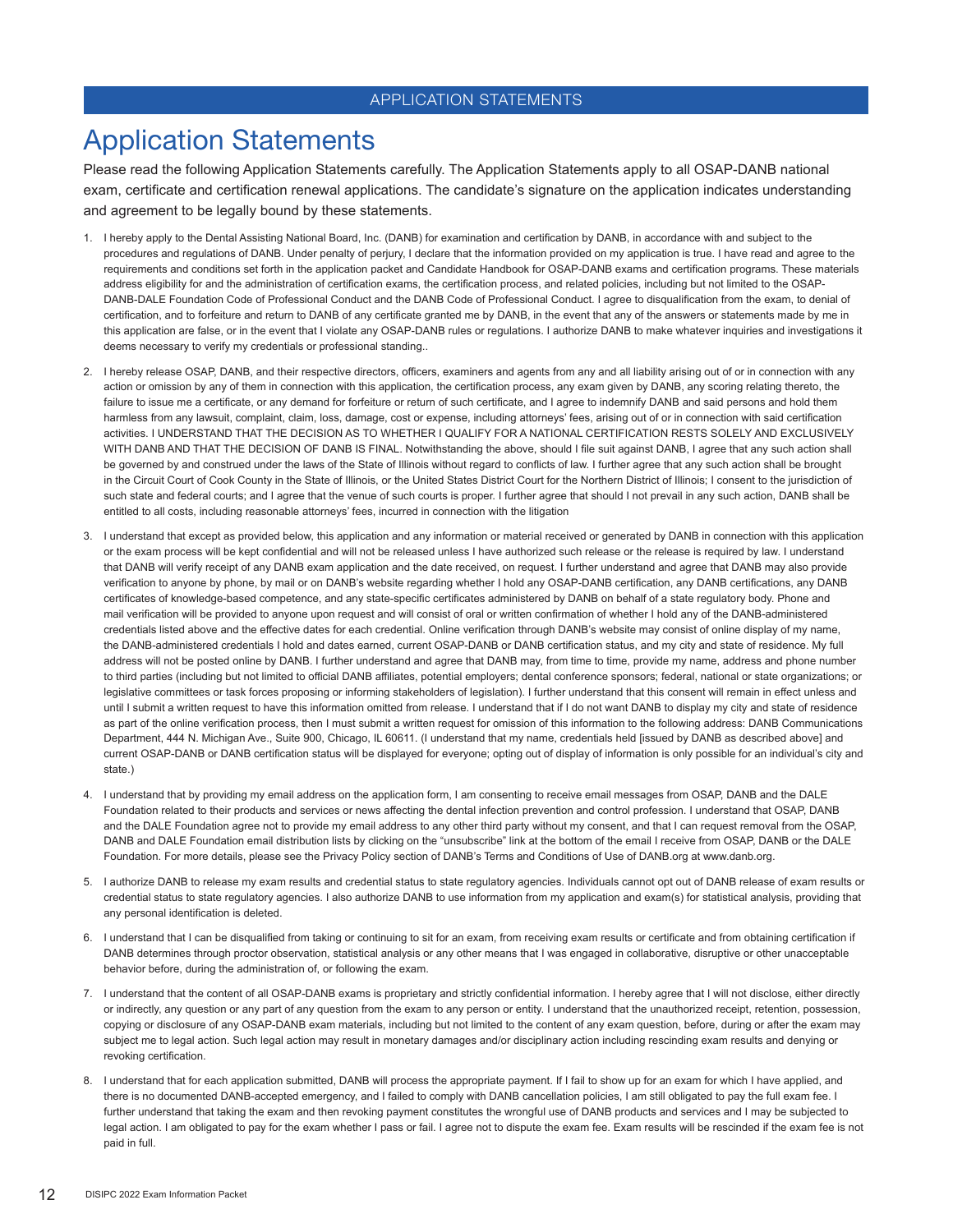

### DISIPC Exam—Pathway I Experience Option 1: Dental Practice Manager 2022 Employer Work Experience Statement

This form will be accepted through December 31, 2022.

Please complete this fillable form OR print with a pen and scan for uploading. The form must be filled out completely or application will be incomplete. **Please note:** If you are not currently employed, you may still apply to test and have a prior employer complete the form.

| Supervisor Direct Office Phone or Work Cell [1991] [2001] [2002] [2002] [2002] [2003] [3002] [3002] [3002] [300 |  |  |  |
|-----------------------------------------------------------------------------------------------------------------|--|--|--|
|                                                                                                                 |  |  |  |

I hereby attest that the above-named candidate has a minimum of 1,040 hours of work experience as a dental practice manager. I am verifying all employment even if the candidate has worked for other employers in prior years.

| Dates candidate has been employed in this role:<br>If still currently employed, please write "present"<br>next to "to" field, or enter today's month/year | From<br>τo<br>Year<br>Year<br>Month<br>Month |
|-----------------------------------------------------------------------------------------------------------------------------------------------------------|----------------------------------------------|
| Dates of previous employment (if applicable):                                                                                                             | From<br>to<br>Year<br>Month<br>Year<br>Month |
| Signature of Supervisor                                                                                                                                   | Date:                                        |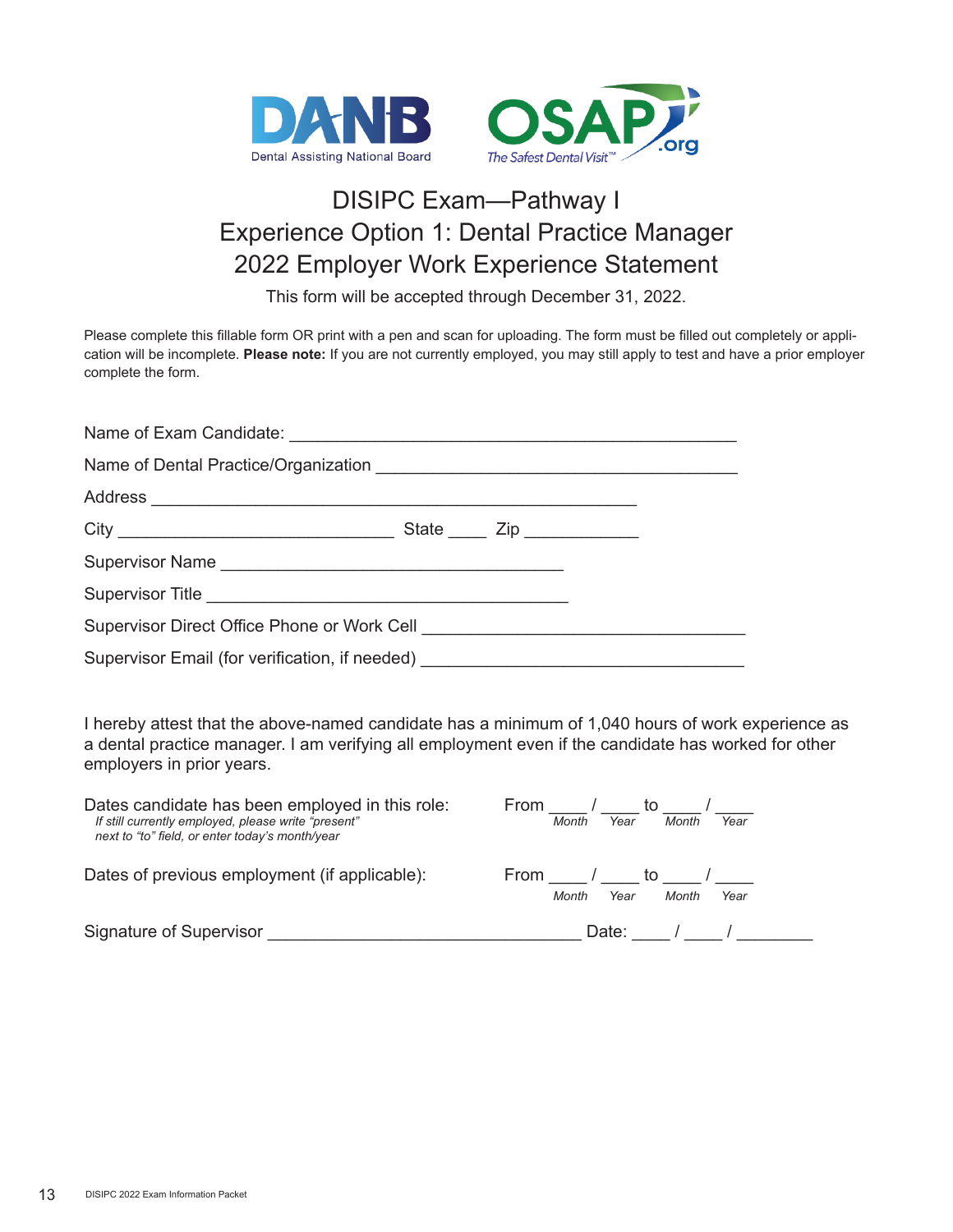

### DISIPC Exam—Pathway I Experience Option 2: Employees who work for dental distributors, manufacturers, and service providers\* 2022 Employer Work Experience Statement

This form will be accepted through December 31, 2022.

*\*Sales representatives, customer service personnel, service technicians, and other professionals who work for the companies that manufacture or distribute products, equipment, or services to the dental profession who are not practicing healthcare professionals (e.g., D.D.S; D.M.D.; RDH; certified, registered and/or licensed dental assistant; or licensed, registered or certified healthcare professional)*

Please complete this fillable form OR print with a pen and scan for uploading. The form must be filled out completely or application will be incomplete. Please note: If you are not currently employed, you may still apply to test and have a prior employer complete the form.

| I hereby attest that the above-named candidate has a minimum of at least 1,040 hours of work experience as a sales<br>representative, customer service personnel, service technician, or other professional for a company that manufactures<br>or distributes products, equipment, or services. I am verifying all employment even if the candidate has worked for other<br>employers in prior years. |  |  |
|-------------------------------------------------------------------------------------------------------------------------------------------------------------------------------------------------------------------------------------------------------------------------------------------------------------------------------------------------------------------------------------------------------|--|--|
| $\Box$ and a second details have been a second order to the details of the contract of the contract of the contract of the contract of the contract of the contract of the contract of the contract of the contract of the cont                                                                                                                                                                       |  |  |

| From<br>to                     |
|--------------------------------|
| Year<br>Month<br>Month<br>Year |
| From<br>to                     |
| Year<br>Year<br>Month<br>Month |
| Date:                          |
|                                |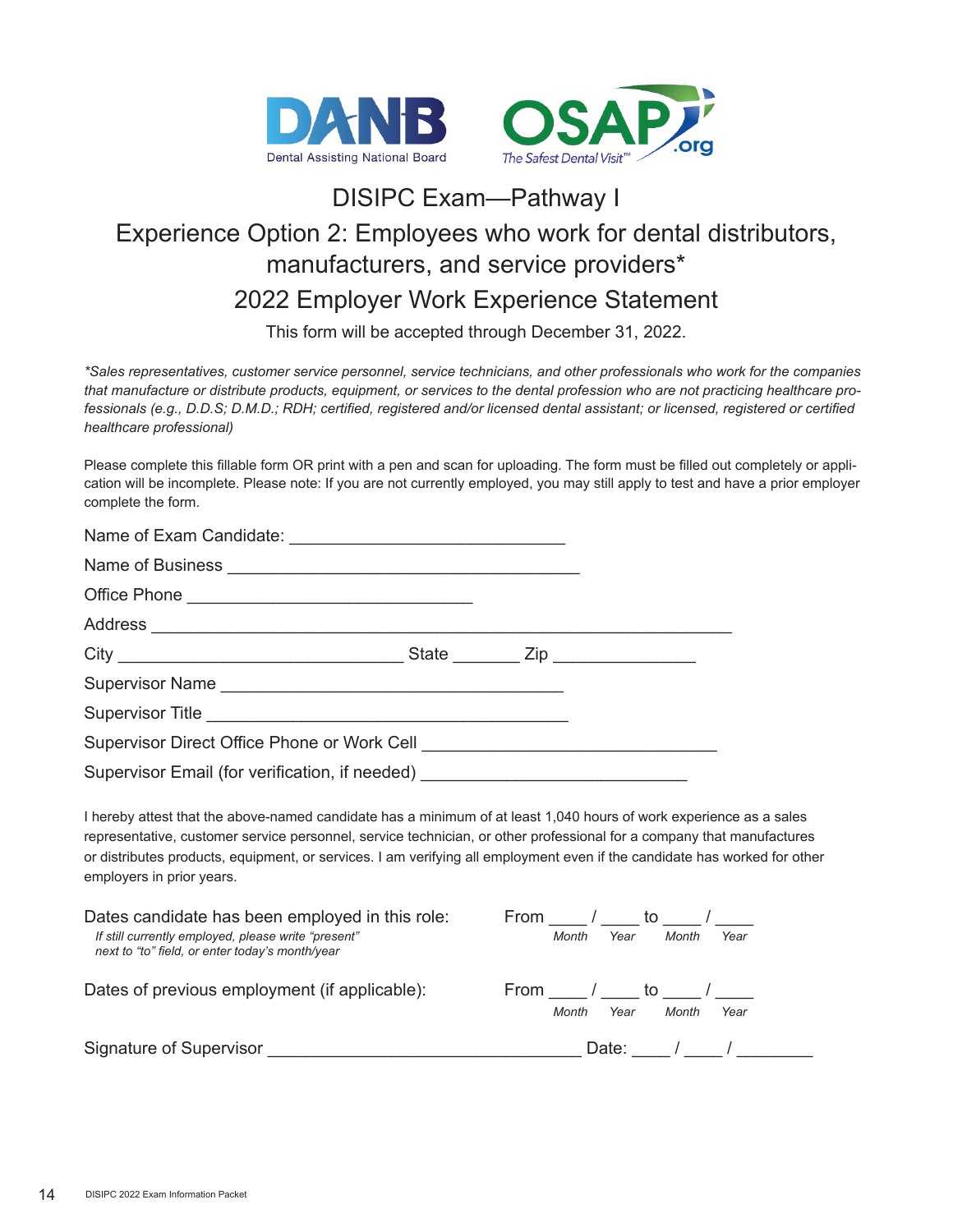

### DISIPC Exam—Pathway I Experience Option 3: Inspector/Investigator\* 2022 Employer Work Experience Statement

This form will be accepted through December 31, 2022.

*\*Those who are not practicing healthcare professionals (e.g., D.D.S; D.M.D.; RDH; certified, registered and/or licensed dental assistant; or licensed, registered or certified healthcare professional) who investigate or inspect dental settings for compliance with federal infection prevention and control guidelines and standards on behalf of government, regulatory, accrediting, or public health authorities*

Please complete this fillable form OR print with a pen and scan for uploading. The form must be filled out completely or application will be incomplete. **Please note**: If you are not currently employed, you may still apply to test and have a prior employer complete the form.

| Supervisor Email (for verification, if needed) |  |
|------------------------------------------------|--|

I hereby attest that the above-named candidate has a minimum of 1,040 hours of work experience investigating or inspecting dental settings for compliance with federal infection prevention and control guidelines and standards on behalf of government, regulatory, accrediting, or public health authorities. I am verifying all employment even if the candidate has worked for other employers in prior years.

| Dates candidate has been employed in this role:<br>If still currently employed, please write "present"<br>next to "to" field, or enter today's month/year | From<br>to<br>Year<br>Month<br>Month<br>Year |
|-----------------------------------------------------------------------------------------------------------------------------------------------------------|----------------------------------------------|
| Dates of previous employment (if applicable):                                                                                                             | From<br>to<br>Year<br>Month<br>Month<br>Year |
| Signature of Supervisor                                                                                                                                   | Date                                         |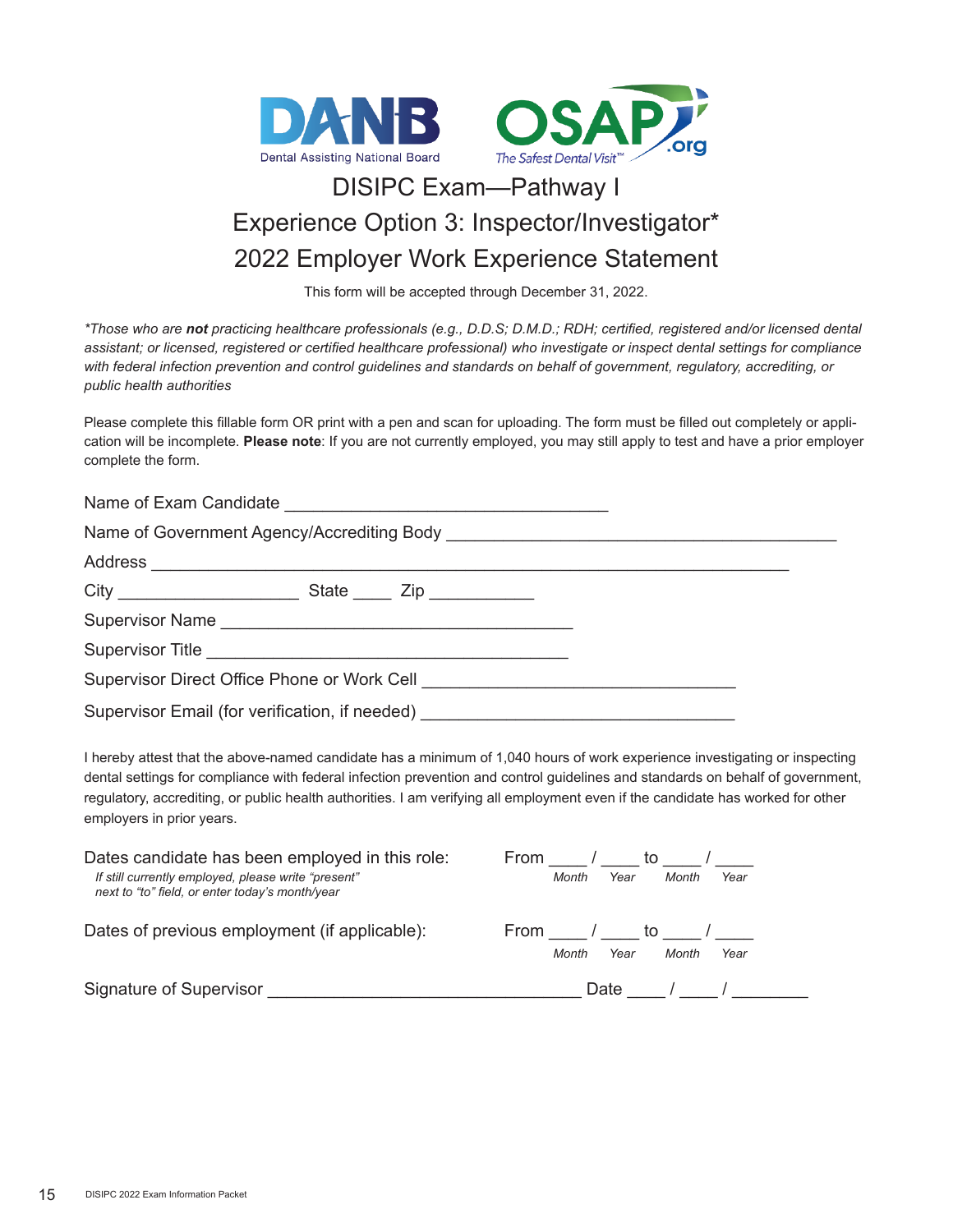### How to Prepare for Your Exam

#### STEP 1: REVIEW THE EXAM OUTLINE

Exam outlines identify topics found on a particular exam. You can review the abbreviated exam outlines below; download complete exam outlines at www.danb.org/Become-Certified/Prepare-for-DANB-Exams/Exam-Outlines.aspx. Review each topic and identify the areas in which you need further study.

#### STEP 2: CHOOSE YOUR STUDY MATERIALS

Obtain study materials. Options include:

- Suggested reference list (see p. 18)
- Textbooks and other reference materials
- The DALE Foundation's review courses and study aids (the DALE Foundation is the only official DANB affiliate)

#### STEP 3: MAKE A STUDY PLAN

- Reading and re-reading is usually not enough
- Review previously studied topics every few days
- Assist in understanding by tying what you learn to real-life experiences
- Understand the rationale for correct performance and not just how to perform a procedure
- Make a practice test and use flashcards

### DISIPC Exam Outline Overview

#### Exam Weighting by Domain

- I. Regulatory and Occupational Safety (15%)
- II. Prevention of Disease Transmission (45%)
- II. Infection Control Protocols (40%)

#### DISIPC Exam Details

Number of Multiple-Choice Questions: 100 Time for Exam: 75 minutes